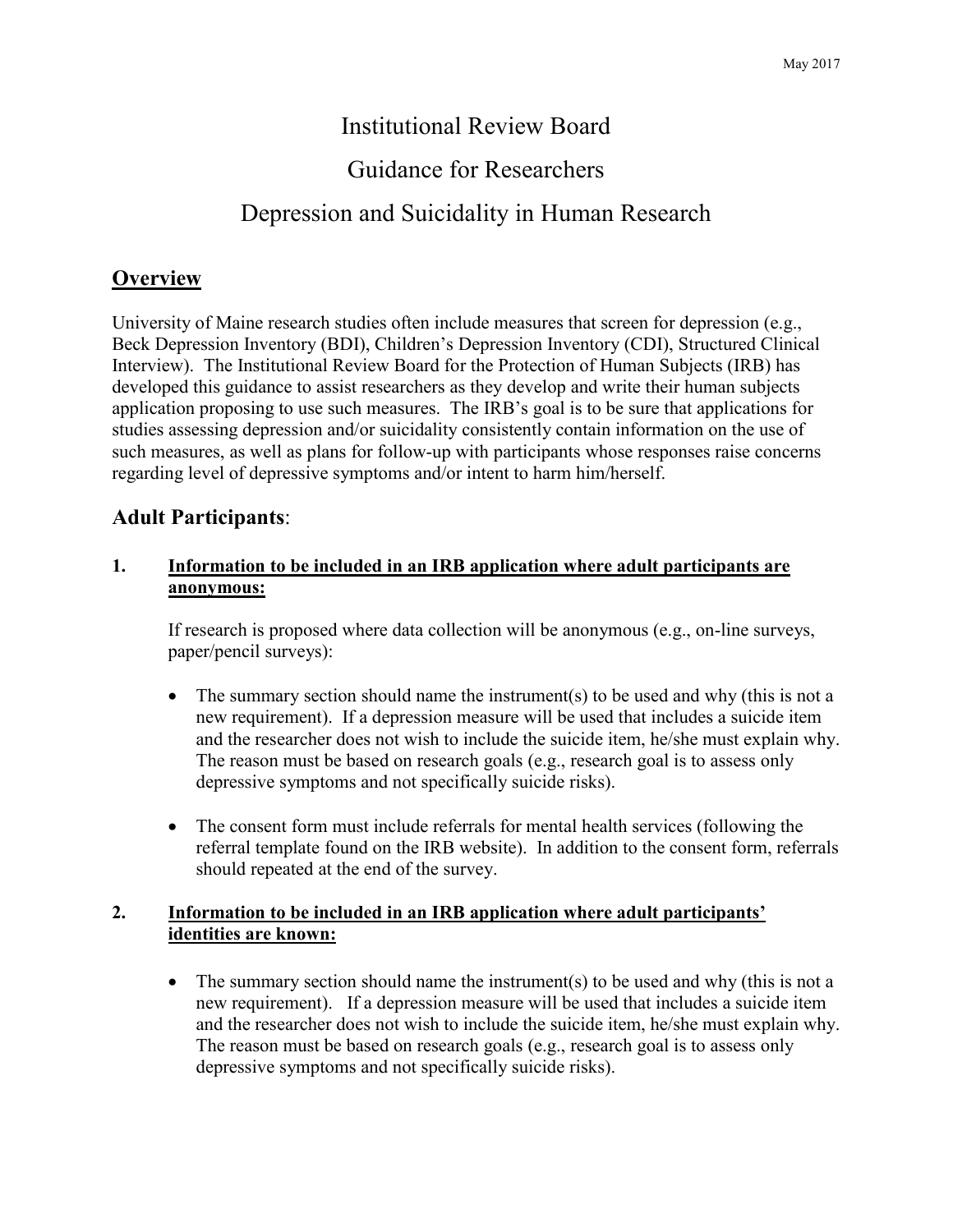- The risk section must, in addition to stating that referrals for mental health services will be provided, describe the researcher's plan for follow-up in situations where a participant's responses/score indicate a high level of depressive symptoms and/or intent to harm him/herself.
- The consent form (risk section) must, in addition to listing referrals in case they become upset (following the referral template found on the IRB website), inform the potential participant that the researcher will follow-up with them if their responses to the questionnaires cause the researcher to be concerned for their well-being.

#### **Instructions for follow-up:**

- **In the case of follow-up for depressive symptoms**, the researcher should follow-up as soon as possible after the measures are completed. For studies done in the lab, if the instruments could be scored quickly, a discussion could take place in the lab. Follow-up communication via email or phone is also acceptable. The following text may be used for the follow-up communication (in person or via email/phone):
	- o "I am [investigator/faculty supervisor] of the research study that you recently completed. From your answers to the questionnaires, you seemed to be feeling quite down. You were provided with some information about counseling services, but I wanted to follow-up and encourage you to contact those services or your primary care provider." Repeat the Counseling Center information for UMaine students and the community resources that were originally given community participants.
	- o Researchers will need to be sure contact information is obtained at the start of the study (especially critical for community participants). This could be a sentence at the end of the consent form asking for preferred method of contact.
- **In the case of follow-up for responses indicating suicidality or imminent harm:** (regardless of the participant's total score), the researcher must follow-up the same day the measure is taken. For studies done in the lab, if the instruments could be scored quickly, a discussion could take place in the lab. Follow-up communication via email or phone is also acceptable. The following text may be used for the followup communication (in person or via email/phone):
	- $\circ$  "I am [investigator/faculty supervisor] of the research study that you recently completed. From your answers to the questionnaires, I am concerned that you may harm yourself. You were provided with some information about counseling services, but I wanted to follow-up and encourage you to contact those services or your primary care provider." Repeat the Counseling Center information for UMaine students and the community resources that were originally given community participants. If the researcher feels immediate intervention is required, contact the Counseling Center (UMaine Students only) or Community Health & Counseling Services has a mobile crisis team that will respond on-site.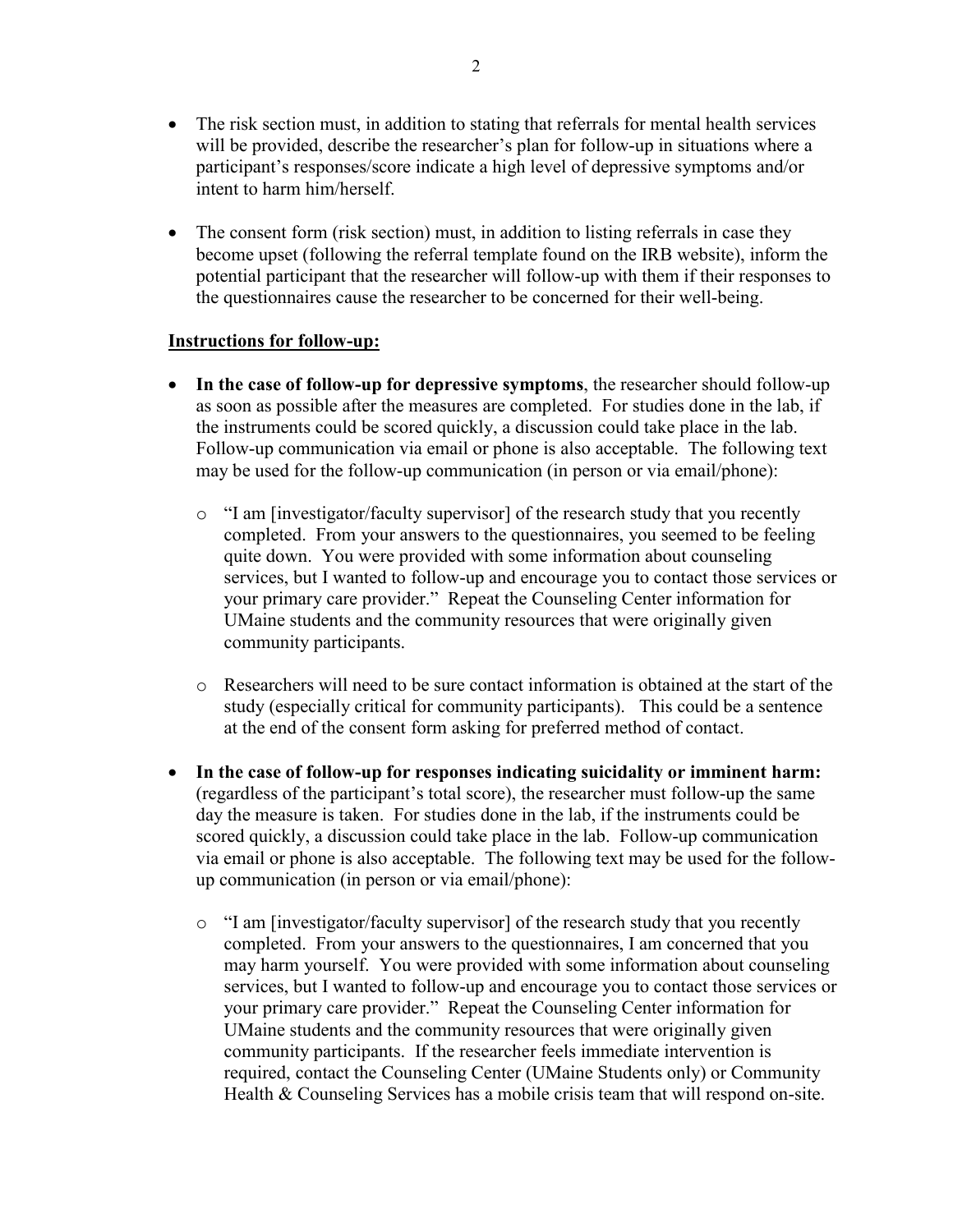o Researchers will need to be sure contact information is obtained at the start of the study (especially critical for community participants). This could be a sentence at the end of the consent form asking for preferred method of contact.

## **Minor Participants**:

### **1. Information to be included in an IRB application where minor participants are anonymous:**

If research is proposed where data collection will be anonymous (e.g., on-line surveys, paper/pencil surveys):

- The summary section should name the instrument(s) to be used and why (this is not a new requirement). If a depression measure will be used that includes a suicide item and the researcher does not wish to include the suicide item, he/she must explain why. The reason must be based on research goals (e.g., research goal is to assess only depressive symptoms and not specifically suicide risks, school district will not allow question to be used, etc.).
- Referrals for mental health services must be provided in the consent form to parent/guardian (following the referral template found on the IRB website).

#### **2. Information to be included in an IRB application where minor participants' identities are known:**

- The summary section should name the instrument(s) to be used and why (this is not a new requirement). If a depression measure will be used that includes a suicide item and the researcher does not wish to include the suicide question, he/she must explain why. The reason must be based on research goals (e.g., research goal is to assess only depressive symptoms and not specifically suicide risks, school district will not allow question to be used, etc.).
- The risk section must, in addition to stating referrals for mental health services will be provided, describe the researcher's plan for follow-up in situations where a minor's responses/score indicate a high level of depressive symptoms or intent to harm him/herself. (If the study is conducted at a school, it may be the case that parents/guardians are informed that the guidance counselor will be informed and he/she will follow up with them.)
- The parental consent form (risk section) must, in addition to listing referrals in case their son/daughter become upset (following the referral template found on the IRB website), inform the parent/guardian that the researcher will follow-up with them if their child's responses to the questionnaires cause the researcher to be concerned for his/her well-being. (If study is conducted at a school, it may be the case that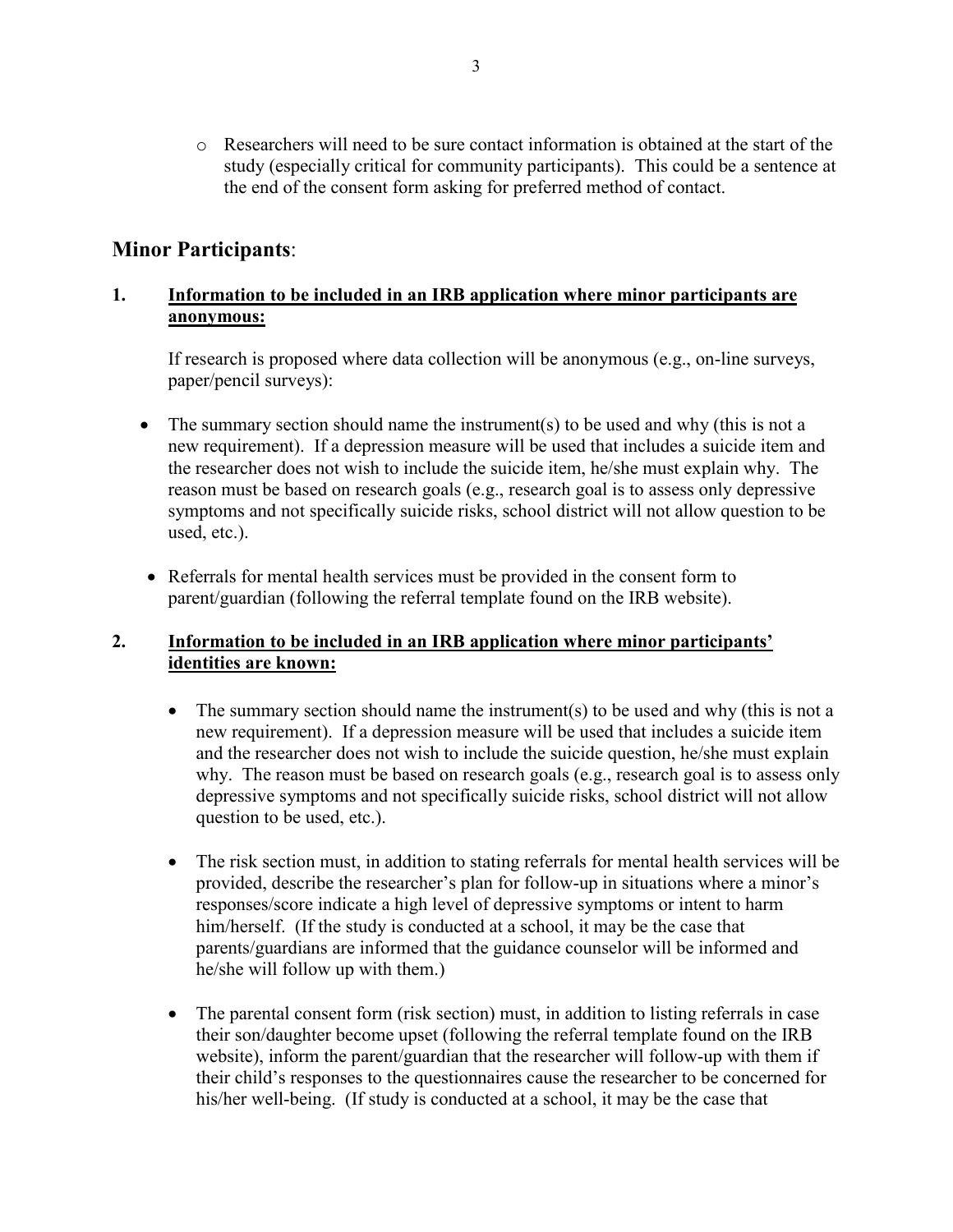parents/guardians are informed that the guidance counselor will be informed and he/she will follow up with them.) The assent script should tell children that if the researcher is concerned about how they are feeling, they will talk with their parent (or guidance counselor).

#### **Instructions for Follow-up:**

- **In the case of follow-up for depressive symptoms**. The parent/guardian is most often the one who will be contacted with concerns. When research is conducted in schools, it is often the case that the guidance counselor is the first point of contact. Researchers need to check with schools to design follow-up procedures. For studies done in the lab, if the instruments could be scored quickly, a discussion with the parent/guardian could take place in the lab. Follow-up communication via email or phone is also acceptable. The following text may be used for the follow-up communication (in person or via email/phone):
	- o "I am [investigator/faculty supervisor] of the research study that your son/daughter recently completed. From his/her answers to the questionnaires, he/she seemed to be feeling quite down. You were provided with some information about counseling services, but I wanted to follow-up and encourage you to contact those services or your primary care provider." Repeat the community resources that were originally given community participants.
	- o Researchers will need to be sure contact information is obtained at the start of the study. This could be a sentence at the end of the consent form asking for preferred method of contact.
- **In the case of follow-up for responses indicating suicidality or imminent harm**. The parent/guardian is most often the one who will be contacted with concerns. When research is conducted in schools, it is often the case that the guidance counselor is the first point of contact. Researchers need to check with schools to design followup procedures. For studies done in the lab, if the instruments could be scored quickly, a discussion with the parent/guardian could take place in the lab. Follow-up communication via email or phone is also acceptable. The following text may be used for the follow-up communication (in person or via email/phone):
	- o "I am [investigator/faculty supervisor] of the research study that your son/daughter recently completed. From his/her answers to the questionnaires, I am concerned that he/she may have thoughts about harming him/herself. You were provided with some information about counseling services, but I wanted to follow-up and encourage you to contact those services or your primary care provider." Repeat the community resources that were originally given community participants.